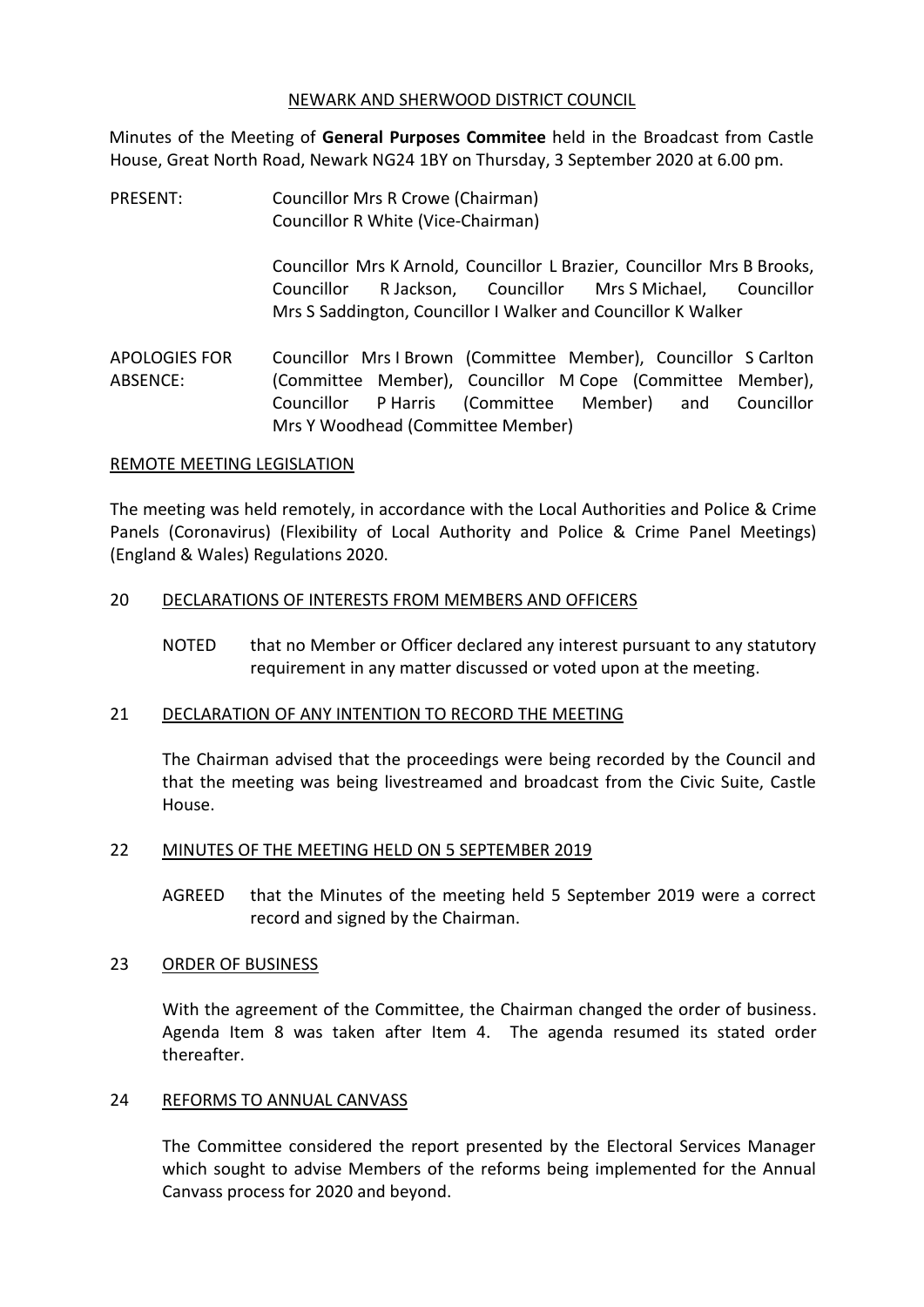The report advised that the Electoral Registration Officer (ERO) was required to match the names and addresses of registered electors against data held by the Department for Work & Pensions (DWP). This enabled the ERO to compare electoral data against that held by other departments of the District Council. In addition to the above the reforms also enable some communications to be sent via email. These would ask the recipient to carefully follow instructions as to how to complete the registration process. The report advised that at present it was unclear as to whether a personal canvass of non-responding properties would be carried out due to the current restrictions due to Covid-19.

AGREED (unanimously) that the changes to the Annual Canvass process as from 2020 be noted.

## 25 DEPARTMENT OF TRANSPORT - TAXI & PRIVATE HIRE VEHICLE STATISTICS 2019

The Committee considered the report presented by the Business Manager – Public Protection which sought to advise Members of the latest vehicle figures relating to taxi and private hire vehicles collected and collated by the Department for Transport (DfT).

The report provided Members with information at a national (England) and local level in relation to licensed vehicles, drivers, operators, fit and proper policies and passenger satisfaction. Paragraph 3.1 noted that Newark & Sherwood continued to develop its policies and procedures to ensure compliance with national regulations and that it compared well with the national picture. It was reported that there was very little local information available on customer satisfaction and that it was proposed to undertake a survey of taxi and private hire users across the district to gather data on the satisfaction with reliability, vehicle availability, wheelchair accessible vehicle availability and passenger satisfaction with cost.

In considering the report Members raised their concerns with the ongoing issues of drivers who were not licensed by Newark & Sherwood District Council, with specific mention of those drivers from Wolverhampton, querying whether any enforcement action could be taken against them. Both the Chairman and Business Manager advised that the issue had been raised with the district's MPs but that no resolution had been reached. It was noted that there was a Nottinghamshire standard which all authorities within the county had adopted.

AGREED (unanimously) that:

- (a) the details of the Department of Transport survey on taxis and private hire vehicles be noted;
- (b) a customer satisfaction survey of users be undertaken in 2020; and
- (c) a draft of the customer survey be brought back to the November meeting prior to being issued to allow for Member input.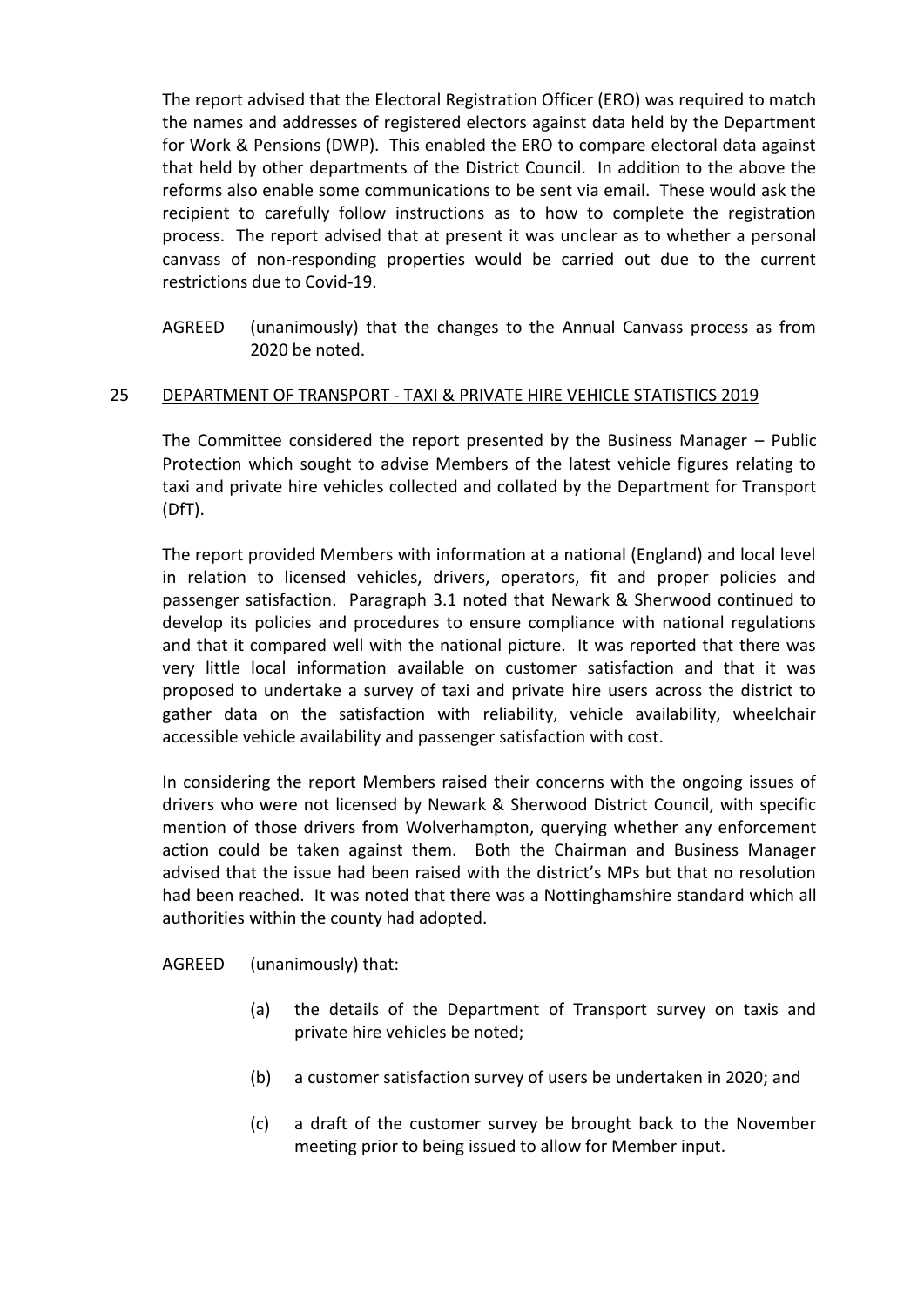## 26 SAFEGUARDING ISSUES AND TAXI DRIVERS

The Committee considered the report presented by the Senior Licensing Officer which sought approval from Members for a revised approach to ensuring the safeguarding training provided to taxi drivers, with particular reference to refresher training.

The report set out the background to the current approach adopted by the Council following the publication of the Jay Report into Child Exploitation in Rotherham and the actions taken to-date. Paragraph 4 of the report set out the proposals in order to keep drivers informed of changes in safeguarding, the latest best practice and where to report concerns by way of a refresher safeguarding training course for drivers to attend every three years.

In considering the report and proposals, Members queried whether drivers from other local authorities were required to undertake the training. The Chairman advised that this was not known but that she took every opportunity to advise local residents to ensure they used drivers licensed by NSDC. The Business Manager added that information would be circulated on social media around Christmas giving the same advice and that in order to be licensed the driver would have undergone a stringent testing process. It was suggested that Members also pass on this advice to their parish councils.

AGREED (unanimously) that:

- (a) the Hackney Carriage/Private Hire and Ambulance Driver Licence conditions, be amended to include the requirement for all drivers to attend a renewal safeguarding training course every three years; and
- (b) a driver's licence will not be renewed if they fail to attend the relevant course within a three year period since their last attendance.

# 27 NATIONAL STATUTORY STANDARDS FOR HACKNEY CARRIAGE AND PRIVATE HIRE VEHICLE PASSENGERS

The Committee considered the report presented by the Business Manager – Public Protection which sought to update Members on the new statutory guidance relating to hackney carriage and private hire vehicle passengers and the implications for Newark & Sherwood District Council (NSDC).

The report set out that the new standards were designed to reduce the risk of harm to passengers and to help improve consistency across local authorities and that it was expected that local authorities would fully implement the measures as soon as possible. In comparing the new standards with those already adopted by NSDC, Officers found that many were already in place. However, there would be some amendments necessary to the policy to ensure that it reflected the statutory guidance. One such amendment would be the matter of the assessment of previous convictions. The new guidance listed a set of principles that were not currently aligned with NSDC's policy.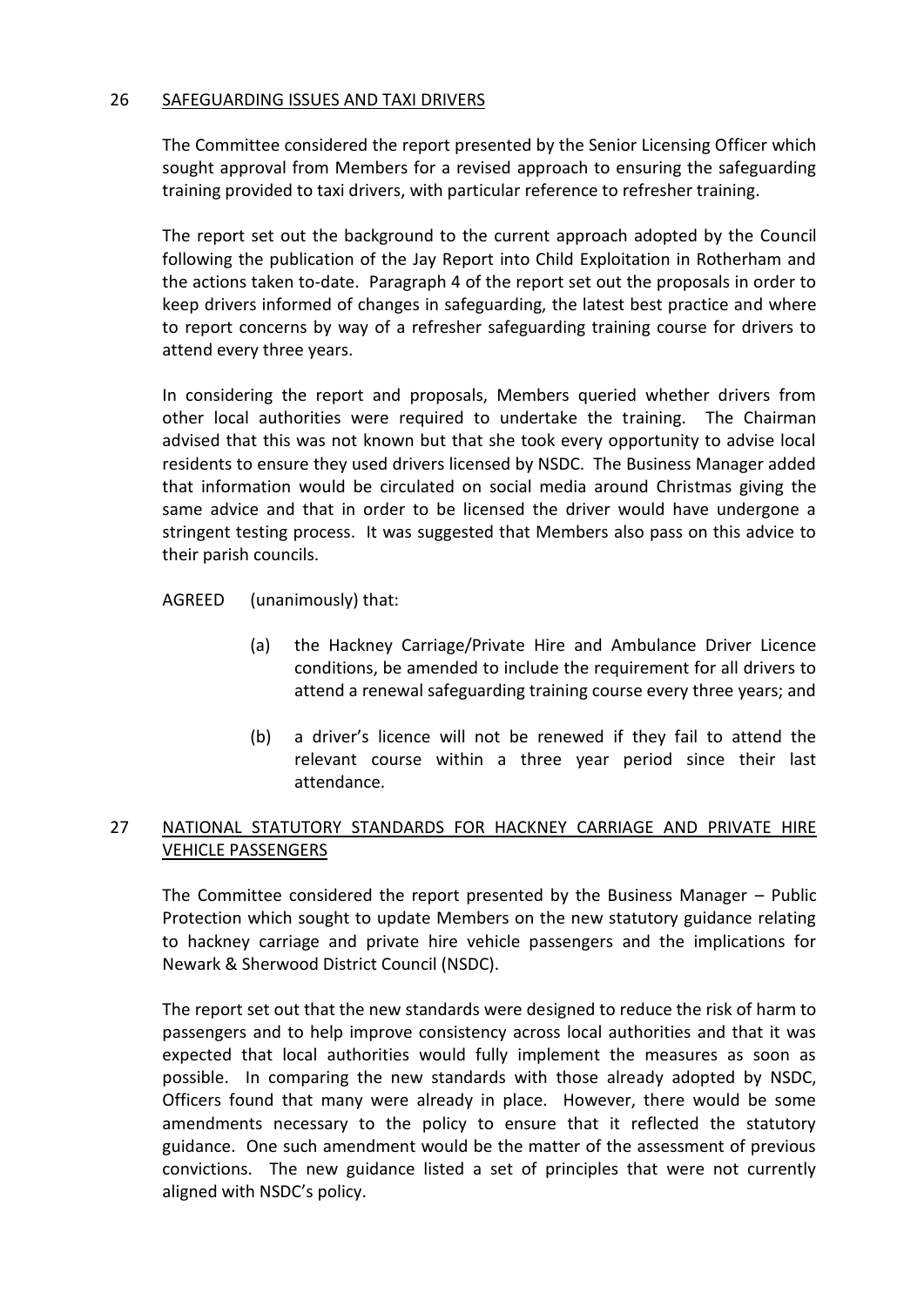In considering the report and proposals, Members queried whether it would be necessary to undertake a consultation with licensed drivers. The Business Manager advised that the proposed changes to the current policy would be reported to Committee in November for approval, following which they would be sent out to drivers for comment. It was hoped that the new standards would be in operation by early 2021.

AGREED (unanimously) that:

- (a) the publication of new statutory guidance relating to taxis and private hire vehicles be noted; and
- (b) a review of the current NSDC taxi policy be undertaken and a report outlining changes be presented to the next General Purposes Committee.

# 28 UPDATE ON PERFORMANCE AND ENFORCEMENT MATTERS

The Committee considered the report presented by the Senior Licensing Officer in relation to the activity and performance of the Licensing Team which included details of current ongoing enforcement issues.

Information contained in the report related to the number of applications for grants and renewals of licences for Hackney Carriage; Private Hire; and Ambulance Drivers together with those for Hackney Carriage and Private Hire Vehicles. A note of ongoing enforcement activity was also listed with information as to what action had been taken to-date. Also provided within the report was information relating to both street and house to house collections.

AGREED (unanimously) that the report be noted.

## 29 EXCLUSION OF THE PRESS AND PUBLIC

That, under section 100A (4) of the Local Government Act 1972, the public be excluded from the meeting for the following items of business on the grounds that they involved the likely disclosure of exempt information as defined in Part 1 of Schedule 12A of the Act.

## 30 MINUTES OF HACKNEY CARRIAGE & PRIVATE HIRE DRIVERS SUB-COMMITTEES

- 30a Minutes of Sub-Committee held on 30 October 2019
	- AGREED (unanimously) that the Minutes of the Hackney Carriage & Private Hire Driver's Sub-Committee held on 30 October 2019 be noted.
- 30b Minutes of Sub-Committee held on 16 January 2020
	- AGREED (unanimously) that the Minutes of the Hackney Carriage & Private Hire Driver's Sub-Committee held on 16 January 2020 be noted.